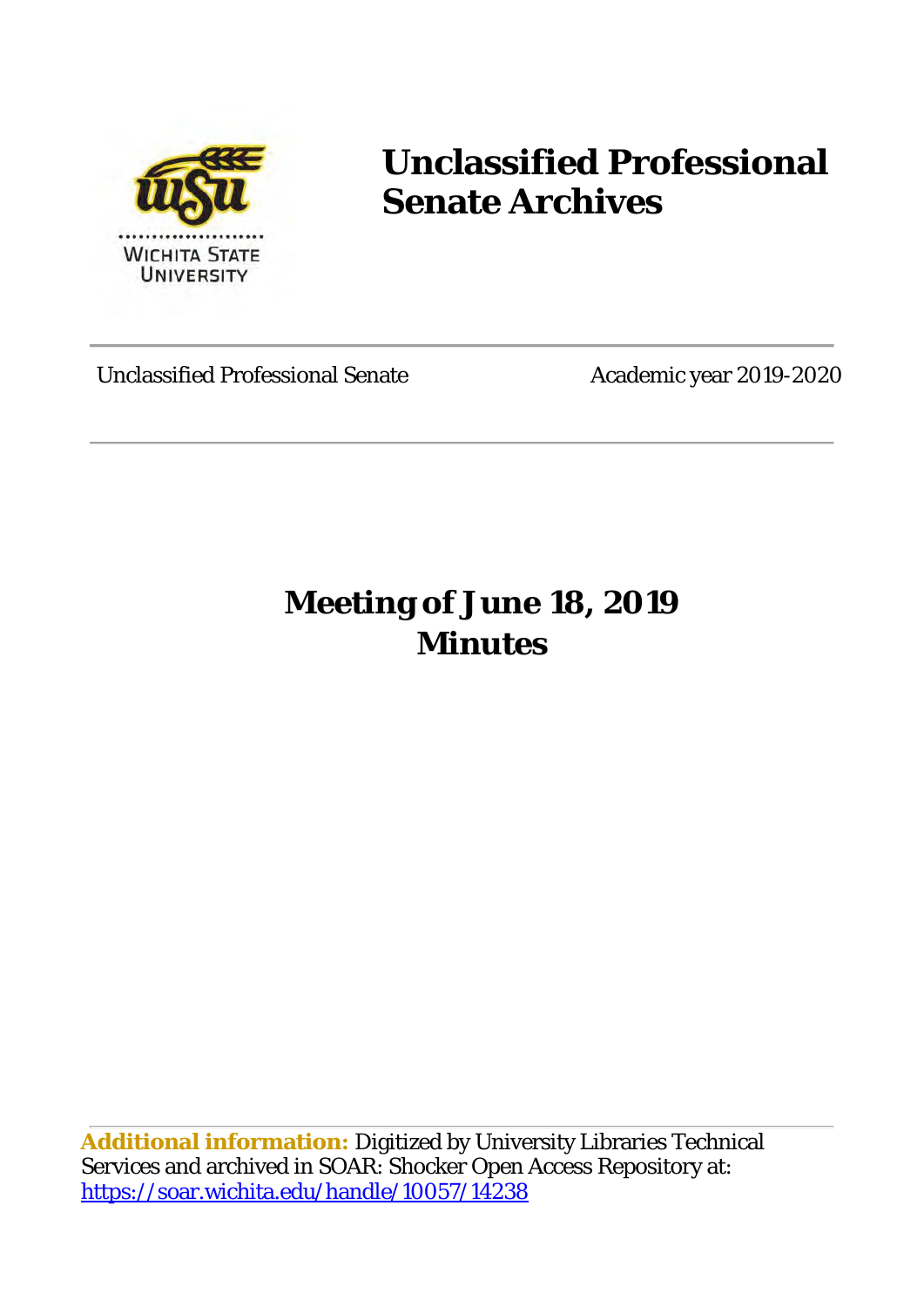### **UP and USS Joint Senate Meeting Minutes**

### **Tuesday, June 18, 2019, 9-11 a.m. RSC Room 266**

**In Attendance (UP Senators):** Camille Childers, Julie Scott, Deb Wagner-Kirmer, Gabriel Fonseca, Judi McBroom, Aswini Kona Ravi, Krysti Carlson-Goering, Denise Gimlin, Lisa Clancy, Kayla Jasso, Tyler Gegen, Trish Gandu, Janice Daugherty, Alison Babb, Lainie Mazzullo, Brad Thomison, Katie Giles, Sally Fiscus, Lydia Santiago, Jeanne Patton,

**In Attendance (USS Senators):** Lisa Wood, Sandra Goldsmith, Sheryl McKelvey, Donna Hughes, Kimberly Gutierrez, Rosemary Hedrick, Linda Claypool, Connie Basquez

**Guest:** Katherine Holmgren (Foundation)

#### Call to Order

- I. Announcements or proposals None
- II. Old and New Business
	- Farewell to outgoing UP President Camille Childers Welcome to new UP President Julie Scott.
	- Jeanne Patton was voted back in as the UP Senate Secretary for 2019-2020.
	- USS Senators for 2019-2020 All Senators continuing in 2019-2020, Officers Sheryl McKelvey, VP/President-Elect - Rosemary Hedrick, Secretary
	- Introduction of all Senators UP/USS
	- Senators starting a new term in 2019-2020: Denise Gimlin(Academic Affairs), Katie Givens (Diversity Community Engagement), Gabriel Fonseca(Student Affairs), Judi McBroom(Research Technology) Shawn Ehrstein(Research Technology Transfer,
	- At-Large Senators: Lisa Clancy and Tyler Gegen(Academic Affairs), Heather Perkins(Research Technology Transfer), Alison Babb(Student Affairs)
	- Thank you to all outgoing Senators for your service: Lydia Santiago, Jewsin Chankaramangalam, Rebecca Reiling, Brad Thomison and Sarah Shaffer
- III. Updates on current issues Discussion in April as an Open Forum for combining the Senates. Senates will continue being separate but will meet jointly. USS numbers will continue to decline as new employees are hired in as UP employees.
	- USS and UP going forward will meet jointly. If we need to meet separately on different issues those meetings will be scheduled as needed.
	- Comp time vs. overtime meeting with Judy Espinoza striving to come up with a compromise and appreciate the feedback we got back on this. HR needs to understand the value of comp time as well as overtime to our employees. Trying to come up with a solution for exempt employees. Comp time cap to be changed to 60 hours and employees will still be able to earn comp time up to 60 hours. For the updates regarding comp time, please refer to [Comp Time Index](https://www.wichita.edu/services/humanresources/Service_Center/CompTime/index.php)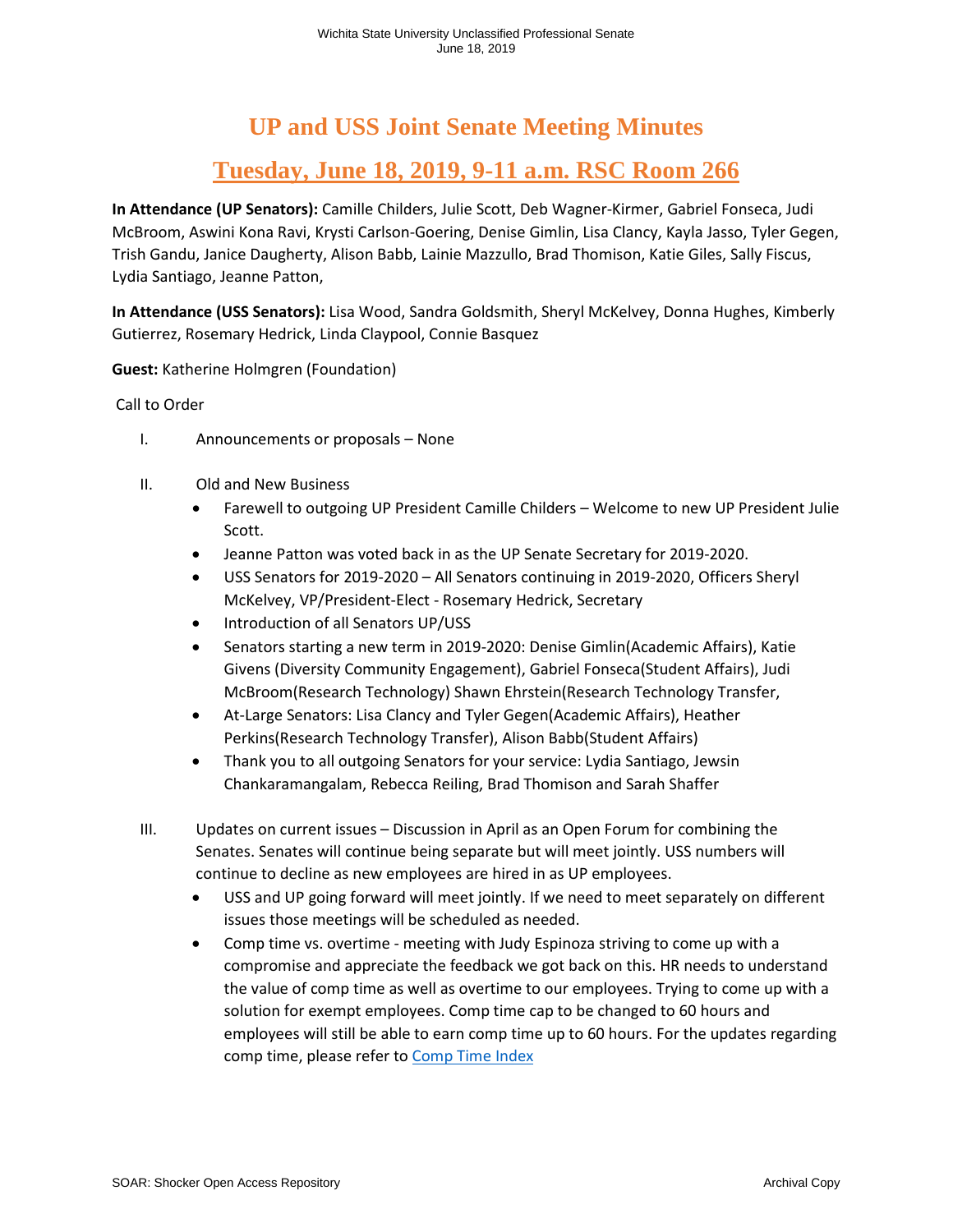- Unified Employment Task Force recommendations we have had a meeting with Judy Espinoza asking us to consider evening out the benefit difference of UP/USS employees. How much time is given to employees for separation of "Not for Cause". This is still being looked at, no decision has been made. Information is available on the UP Secure Senate site on recommendations on how to make it more equitable and have the annual letter go away and make the probation period for all employees 6 months with an option of an additional 3 months if needed for all employees. A compromise was not reached by the Task Force. Still pending very early in the process just a conversation at this point.
- Paid Parental Leave Policy draft distributed PLV 6 weeks for employees in a current active 1.0 fte status and has been here for 1 continuous year for a new born/adoption. Paid Parental Leave and FMLA work together. For a current .5 fte employee in active status for a continuous year the PLV would be 3 weeks with FMLA also.
- $\bullet$  125<sup>th</sup> anniversary looking for representation for this committee.
- Strategic Planning meetings throughout the year and will review all the data and create a plan and announce in the September meeting.
- Presidential Search is ongoing and closed/confidential search.
- Would like for all UP/USS Senates to look at the different committees for interest in serving on a committee.
- IV. Committee Updates and Discussions Summary of any committee meeting or updates since last Senate meeting.
	- Awards
		- o Kayla Jasso: Small time commitment one or two meetings together and attend the ceremonies.
	- **Communications** 
		- o Julie Scott: Need a chair going forward trying to have a template of information going out to our constituents. Keeping everyone informed as to what is going on within the Senates. Would like for this to be a joint UP/USS communications effort. Would like to partner with the service community to connect people to what can be plugged into for community service. All done by email no current meetings. Would like to create a new Archive committee.
	- **Elections** 
		- o Krysti Carlson-Goering: Nominations for 2019-2020 UP Senate Elections you can nominate yourself or someone else send to Krysti – Krysti will then reach out to that person for a short BIO, Qualtrics ballot will be sent out to vote. Nominations by July  $8<sup>th</sup>$  and ballot to be sent out by July  $19<sup>th</sup>$  announcements to be made at August meeting. This is a one-person committee, Kevin Crabtree has helped with the survey's and the ballots. Need someone next year who will be serving a two-year term and then take it over. The electronic response is done by voting application and the Qualtrics survey is used for the VP/President Elect voting process.
	- Library Appeals